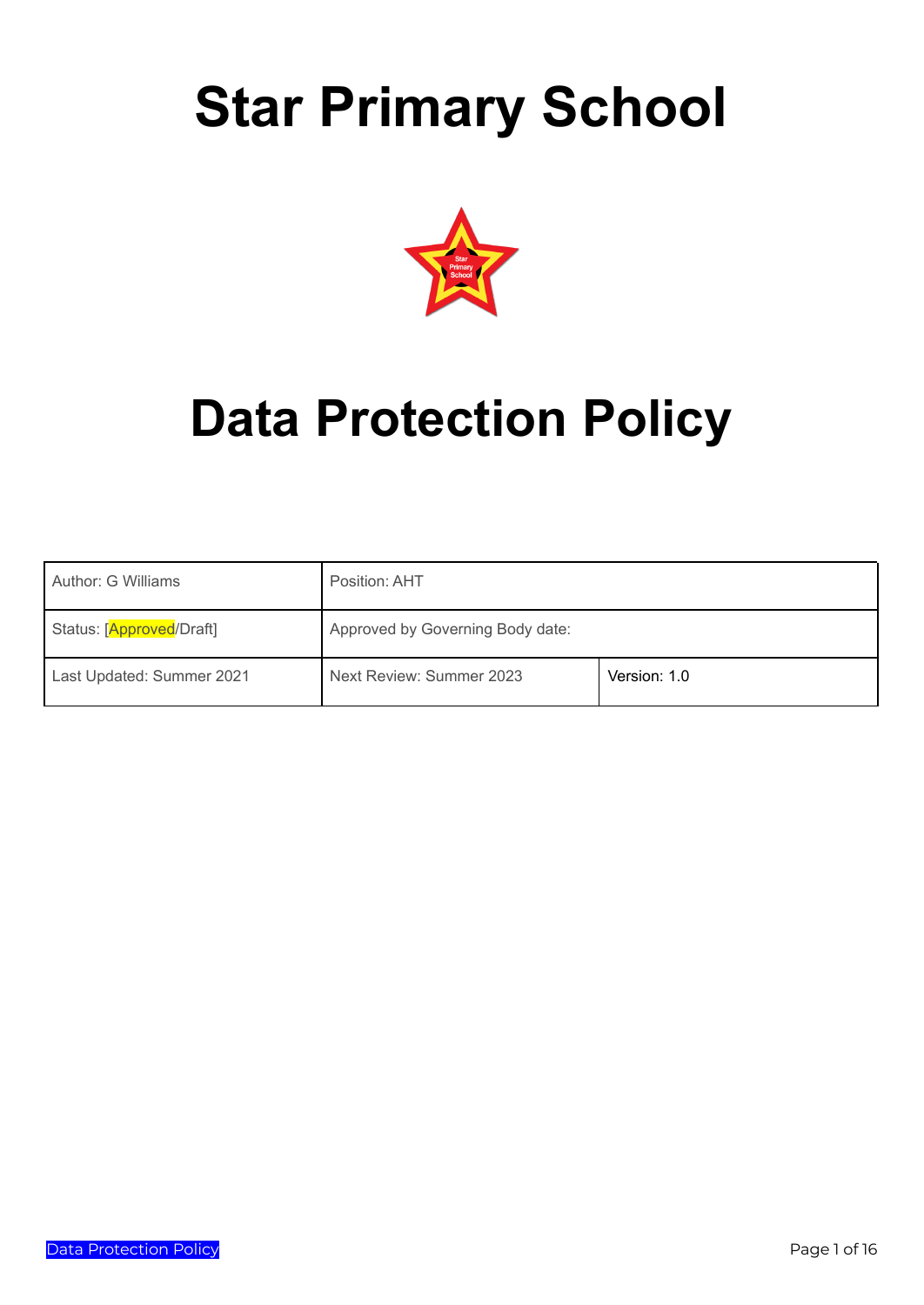# Table of Content

| 1.0 Overview                          | $\boldsymbol{3}$ |
|---------------------------------------|------------------|
| 2.0 Scope and Applicability           | 3                |
| <b>3.0 General Policy</b>             | $\mathbf 3$      |
| 3.1 Objectives                        | 3                |
| 3.2 ICO Registration                  | $\overline{4}$   |
| 3.3 Introduction to the UK GDPR       | 4                |
| 3.4 Data Protection Principles        | 5                |
| 3.5 External Data Transfers           | 9                |
| 3.6 Safeguards                        | 9                |
| 3.7 Data subjects' rights             | 9                |
| 3.8 Complaints                        | 10               |
| 3.9 Consent                           | 10               |
| 3.10 Security of data                 | 11               |
| 3.11 Rights of access to data         | 12               |
| 3.12 Retention and disposal of data   | 13               |
| 3.13 Security Incidents               | 13               |
| <b>4.0 Roles and Responsibilities</b> | 14               |
| <b>5.0 Compliance</b>                 | 15               |
| <b>6.0 Risk Management</b>            | 15               |
| <b>7.0 References</b>                 | 16               |
| <b>8.0 Definitions</b>                | 16               |
| 9.0 Review                            | 18               |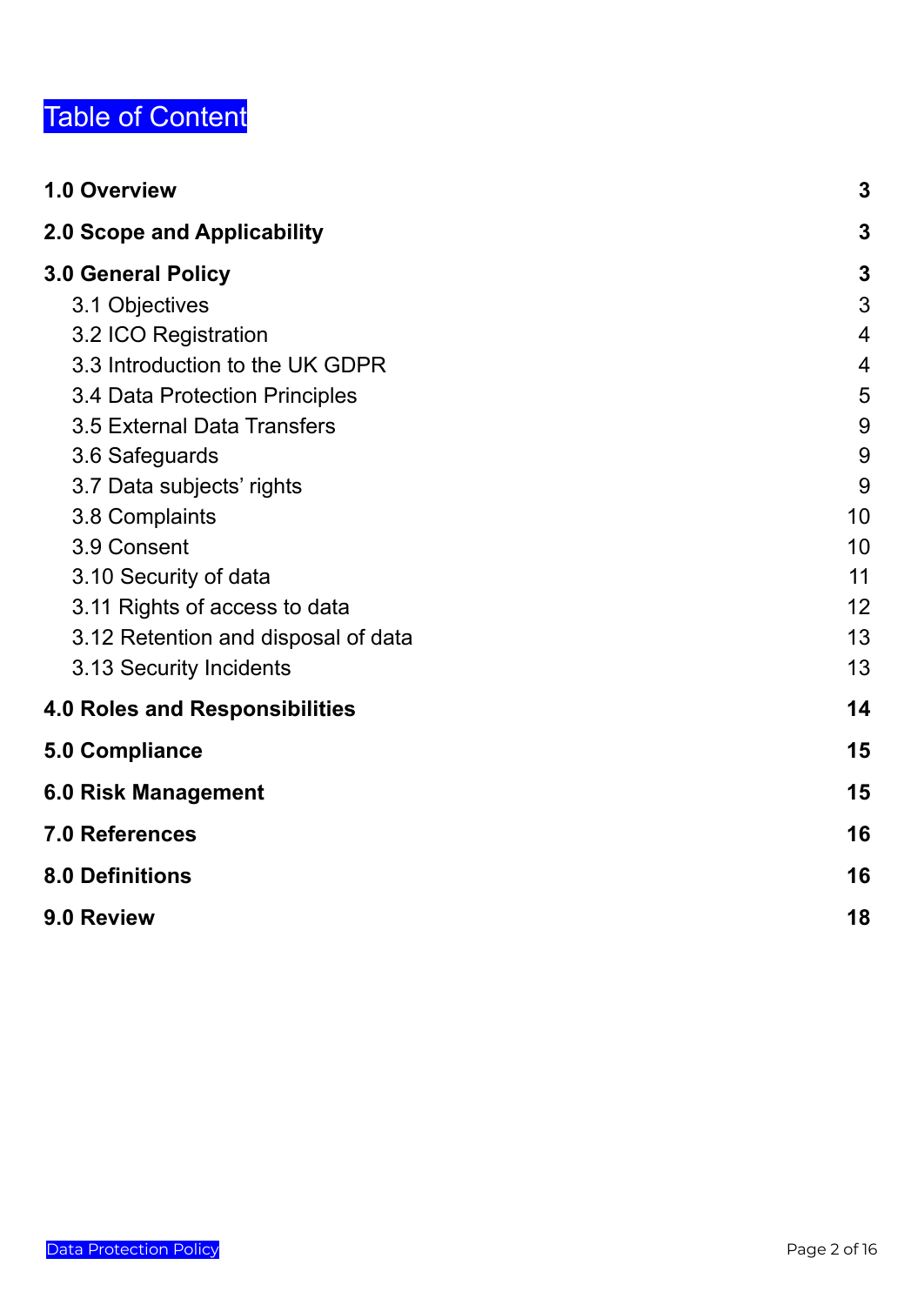# <span id="page-2-0"></span>1.0 Overview

The purpose of this policy is to ensure that the School is committed to compliance with all relevant data protection laws in respect of personal data and to protecting the "rights and freedoms" of individuals whose information is collected. To that end, the School has developed, implemented, maintains and continuously improves data protection policies and procedures.

<span id="page-2-1"></span>The School is a data controller and a data processor under the UK General Data Protection Regulation (UK GDPR). The UK regulator for Data Privacy is the Information Commissioner's Office (ICO).

This policy applies to all School staff including temporary staff and contractors. Compliance with data protection legislation is the responsibility of all members of the School who process personal information. Therefore, this procedure applies to all personal data processed by the school.

# <span id="page-2-2"></span>3.0 General Policy

## <span id="page-2-3"></span>3.1 Objectives

The School is committed to complying with data protection legislation and good practice including:

- Processing personal information only where this is strictly necessary for legitimate purposes
- Collecting only the minimum personal information required for these purposes and not processing excessive personal information
- Providing clear information to individuals about how their personal information will be used and by whom
- Only processing relevant and adequate personal information
- Processing personal information fairly and lawfully
- Maintaining an inventory of the categories of personal information processed by the School
- Keeping personal information accurate and, where necessary, up to date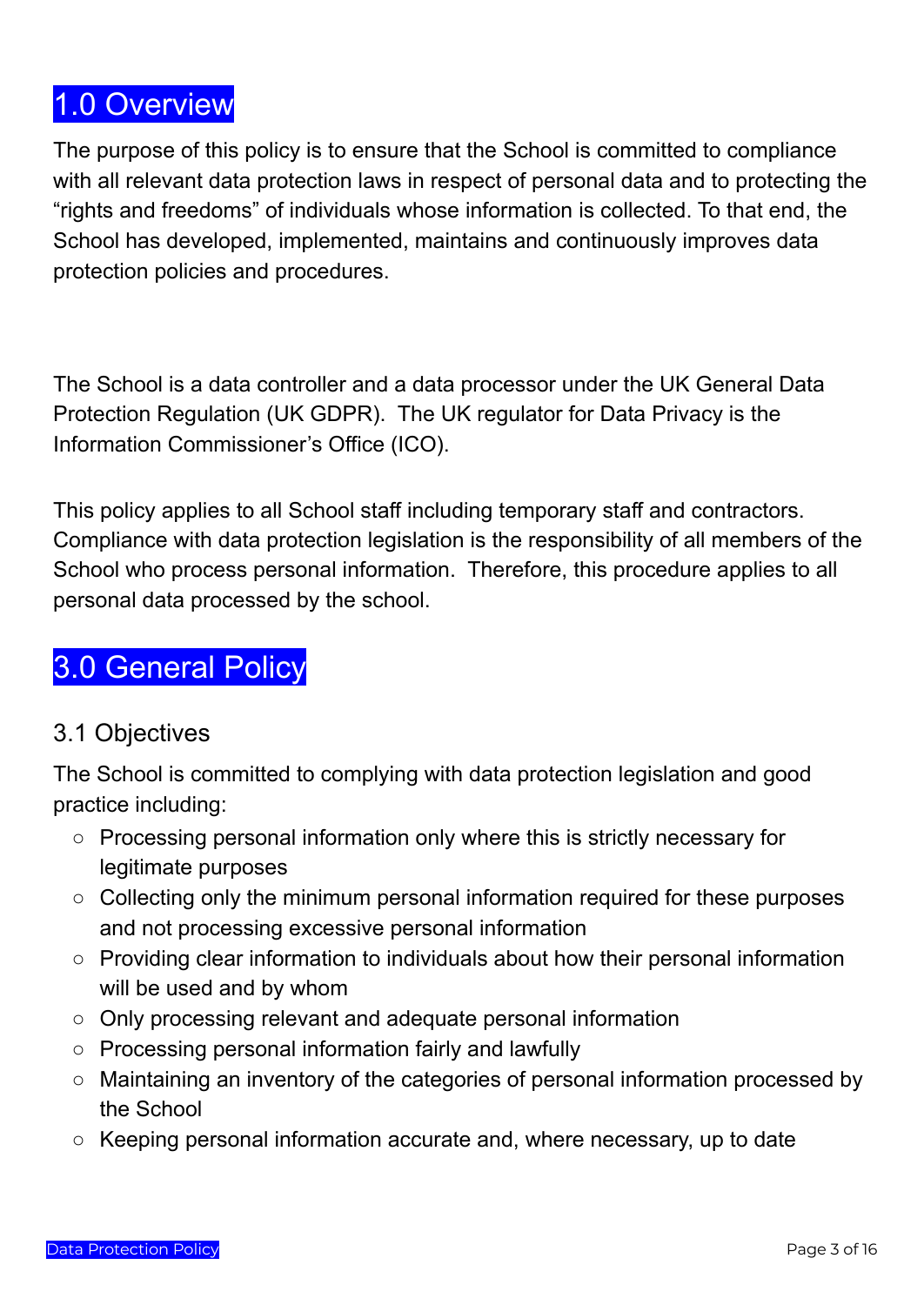- Retaining personal information only for as long as is necessary for legal or regulatory reasons or, for legitimate purposes
- Respecting individuals' rights in relation to their personal information, including their right of subject access
- Keeping all personal information secure
- Only transferring personal information outside the United Kingdom in circumstances where it can be adequately protected
- $\circ$  The application of the various exemptions allowable by data protection legislation

### <span id="page-3-0"></span>3.2 ICO Registration

- The School has notified the ICO that it is a data controller and that it processes certain information about data subjects. The School has identified all the personal data that it processes and this is contained in the Information Asset Register (IAR)
- A copy of the ICO Registration is retained by the Head Teacher and is available to view on the ICO website
- The ICO registration is renewed annually
- The School's nominated person (Aga Chignard / Matthew Norton) is responsible, each year, for reviewing the details of registration, in the light of any changes to the School's size or structure

#### <span id="page-3-1"></span>3.3 Introduction to the UK GDPR

The Data Protection Act 2018 is a United Kingdom Act of Parliament which updates data protection laws in the UK and supersedes the Data Protection Act 1998. It is a national law which sits alongside the UK GDPR which from 1st January 2021 replaces the European Union's General Data Protection Regulation due to the UK's exit from the European Union.

The purpose of the UK GDPR is to protect the "rights and freedoms" of living individuals, to ensure that personal data is not processed without their knowledge and that it is processed lawfully.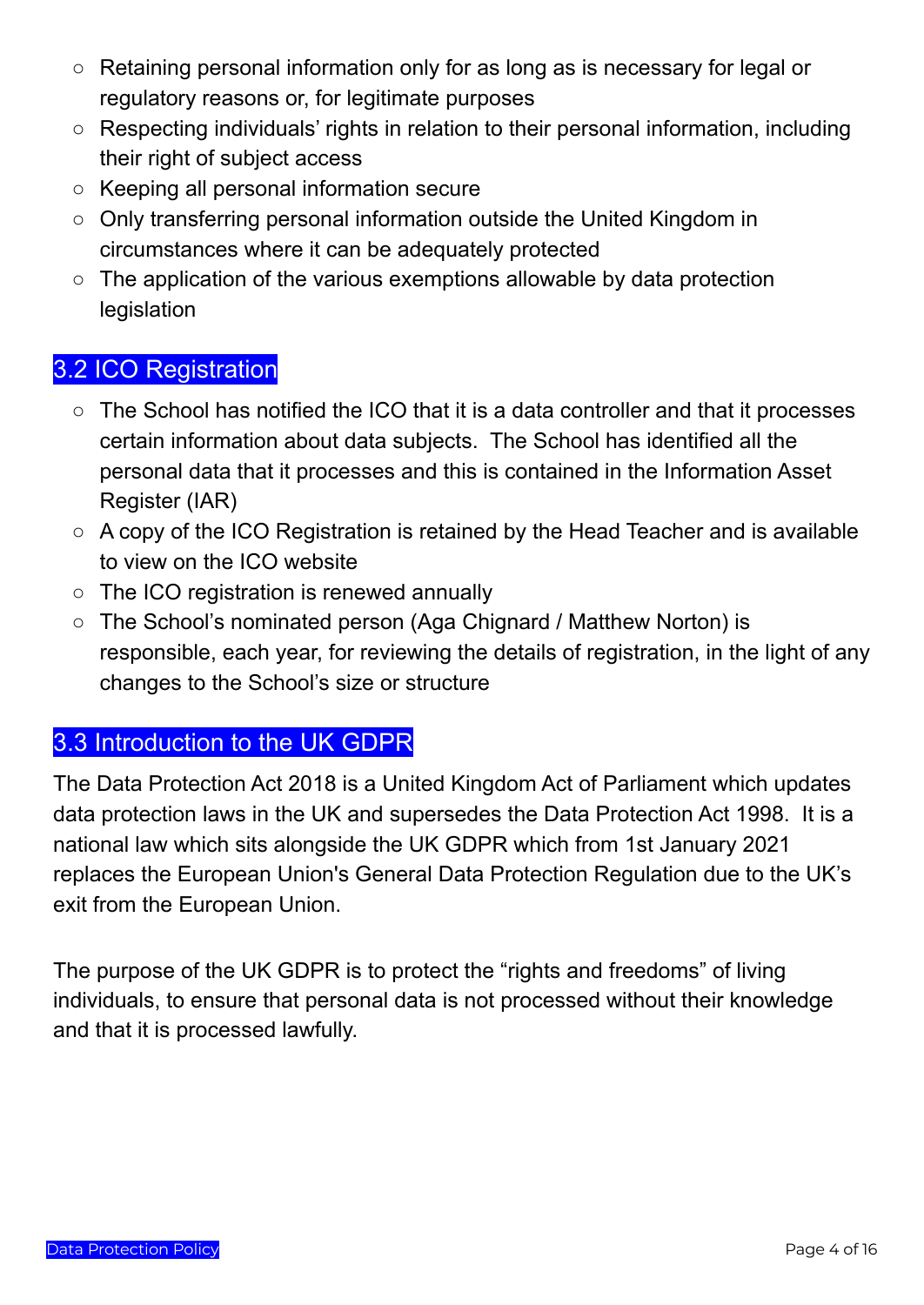## <span id="page-4-0"></span>3.4 Data Protection Principles

All processing of personal data must be done in accordance with the following data protection principles of the UK GDPR. The School's policies and procedures are designed to ensure compliance with them.

#### Personal data must be processed lawfully, fairly and transparently

The UK GDPR stipulates the requirement for transparency whereby the controller has transparent and easily accessible policies relating to the processing of personal data and the exercise of individuals' "rights and freedoms". Information must be communicated to the data subject in an intelligible form using clear and plain language commonly in the form of a privacy notice.

The specific information that must be provided to the data subject must as a minimum include:

- The contact details of the School
- The contact details of the DPO
- The purposes of the processing for which the personal data are intended as well as the legal basis for the processing
- Who the personal data will be shared with
- The period for which the personal data will be stored
- The existence of the data subject rights
- The categories of personal data concerned
- Is the data transferred out of the UK
- Any further information necessary to guarantee fair processing

#### Personal data can only be collected for specified, explicit and legitimate purposes

○ Data obtained for specified purposes must not be used for a purpose that differs from those documented in the Information Asset Register (IAR) and stipulated in the Privacy Notice.

Personal data must be adequate, relevant and limited to what is necessary for processing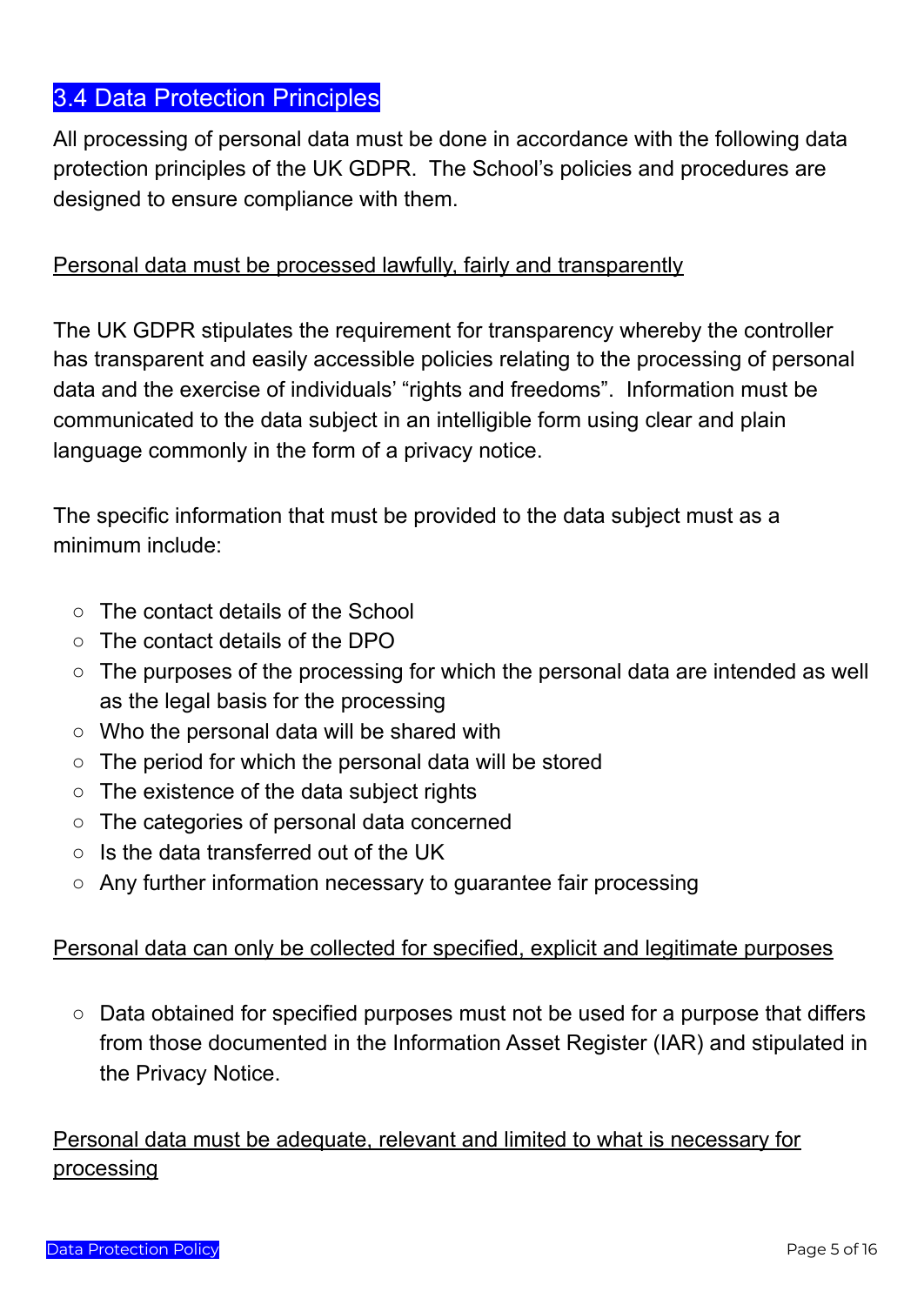- The School is responsible for ensuring that information, which is not strictly necessary for the purpose for which it is obtained, is not collected.
- All data collection forms (electronic or paper-based), including data collection requirements in new information systems, must be approved by the School.
- The School will review data collection methods on a regular basis to ensure that collected data continues to be adequate, relevant and not excessive.
- If data is given or obtained that is excessive or not specifically required by the School's documented procedures, the School's nominated contact is responsible for ensuring that it is securely deleted or destroyed in line with the School's retention schedule.

#### Personal data must be accurate and kept up to date

- Personal Data that is processed must be reviewed and updated as necessary. No data should be retained unless it is reasonable to assume that it is accurate.
- The Head Teacher is responsible for ensuring that all staff members are trained in the importance of collecting accurate data and maintaining it.
- $\circ$  It is also the responsibility of individuals to ensure that data held by the School is accurate and up-to-date. Completion of an appropriate registration or application form etc. will be taken as an indication that the data contained therein is accurate at the date of submission.
- Data subjects should notify the School of any changes in circumstance to enable personal records to be updated accordingly. It is the responsibility of the School to ensure that any notification regarding change of circumstances is noted and acted upon within 1 month.
- The School is responsible for ensuring that appropriate additional steps are taken to keep personal data accurate and up to date, taking into account the volume of data collected, the speed with which it might change and any other relevant factors.
- The School's nominated contact will review all the personal data maintained by the School on a regular basis, by reference to the IAR, and will identify any data that is no longer required in the context of the registered purpose and will arrange to have that data securely deleted/destroyed in line with School's data retention schedule.
- The School's nominated contact is responsible for making appropriate arrangements that, where third party organisations may have been passed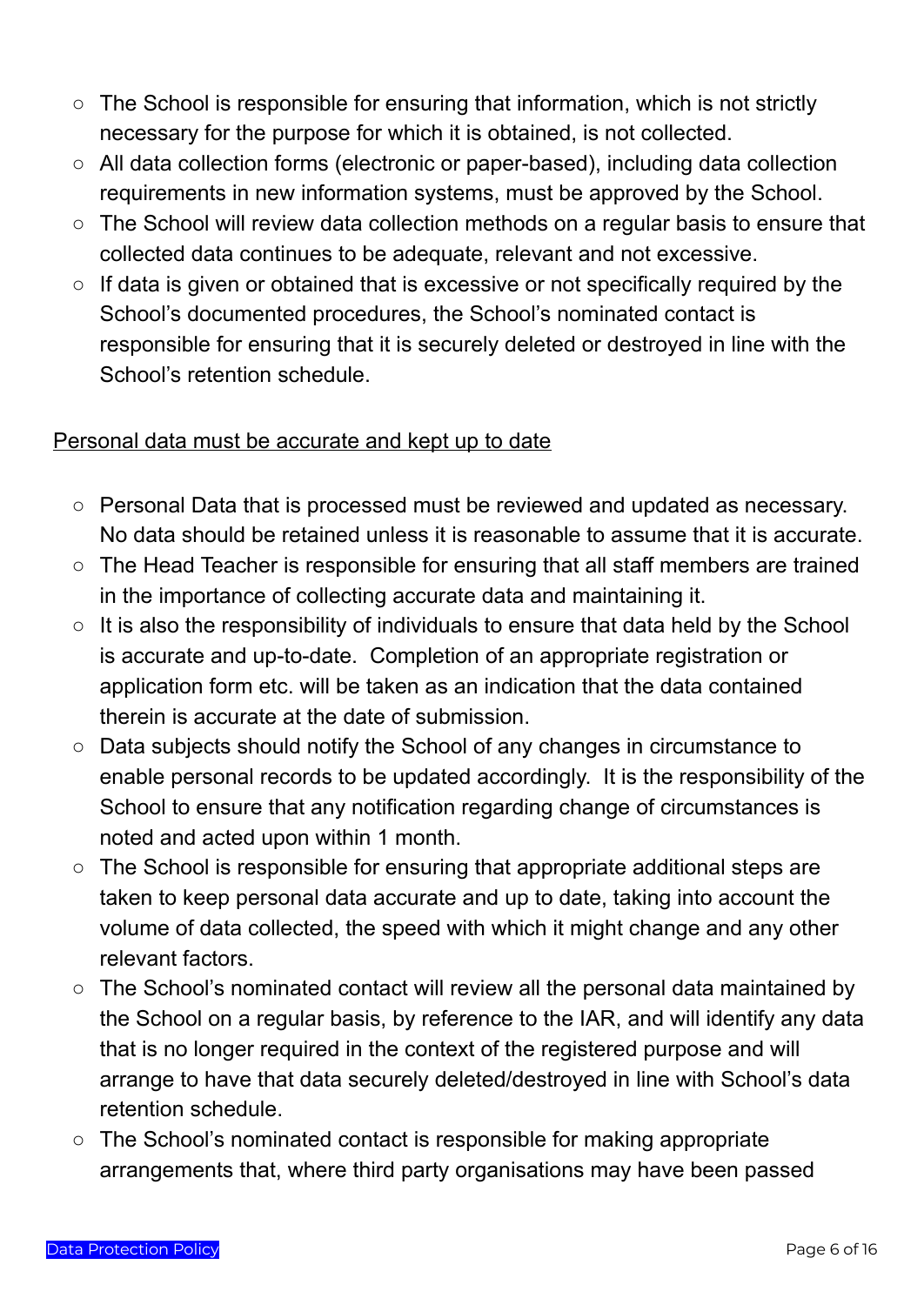inaccurate or out-of-date personal information, for information about them that the information is inaccurate and/or out-of-date is not to be used to inform decisions about the individuals concerned and for passing any correction to the personal information to the third party required.

#### Personal data must be kept in a form such that the data subject can be identified only as long as is necessary for processing

- Where personal data is retained beyond the processing date, it will be held securely in order to protect the identity of the data subject in the event of a data breach.
- Personal data will be retained in line with the School's Records Retention Schedule and, once its retention date is passed, it must be securely destroyed as set out in this procedure.

#### Personal data must be processed in a manner that ensures its security

Appropriate technical and organisational measures shall be taken against unauthorised or unlawful processing of personal data and against accidental loss or destruction of, or damage to, personal data.

These controls have been selected on the basis of identified risks to personal data, and the potential for damage or distress to individuals whose data is being processed. Data held by the School is secure, controlled and managed. The School's systems and network are regularly independently tested.

Security controls may be subject to audit and review by independent auditors.

#### The controller shall be responsible for, and be able to demonstrate compliance with accountability

The UK GDPR introduces the principle of accountability which states that the controller is not only responsible for ensuring compliance but for demonstrating that each processing operation complies with the requirements of the UK GDPR.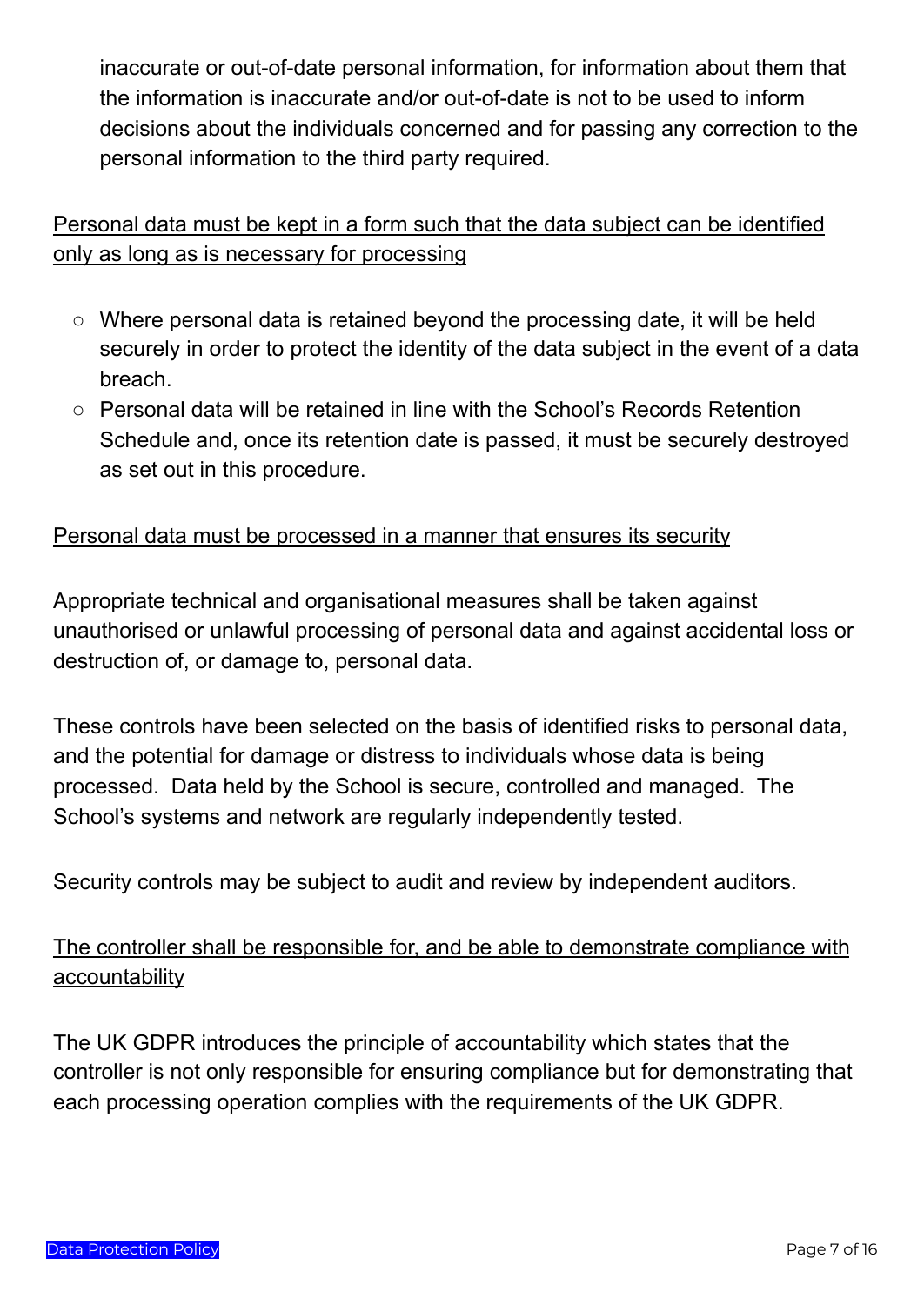Specifically, controllers are required to maintain necessary documentation of all processing operations, implement appropriate security measures, perform DPIAs, comply with requirements for prior notifications, or approval from the ICO and appoint a DPO.

### <span id="page-7-0"></span>3.5 External Data Transfers

Personal data shall not be transferred to a country or territory outside the United Kingdom unless that country or territory ensures an adequate level of protection for the 'rights and freedoms' of data subjects in relation to the processing of personal data.

The transfer of personal data outside of the United Kingdom is prohibited unless one or more of the specified safeguards or exceptions apply.

### <span id="page-7-1"></span>3.6 Safeguards

An assessment of the adequacy by the data controller taking into account the following factors:

- The nature of the information being transferred
- The country or territory of the origin, and final destination, of the information
- How the information will be used and for how long
- The laws and practices of the country of the transferee, including relevant codes of practice and international obligations
- The security measures that are to be taken as regards the data in the overseas location

## <span id="page-7-2"></span>3.7 Data subjects' rights

Data subjects have the following rights regarding personal data that is recorded about them:

- The right to be informed
- The right of access
- The right to rectification
- The right to erasure
- The right to restrict processing
- $\circ$  The right to data portability
- The right to object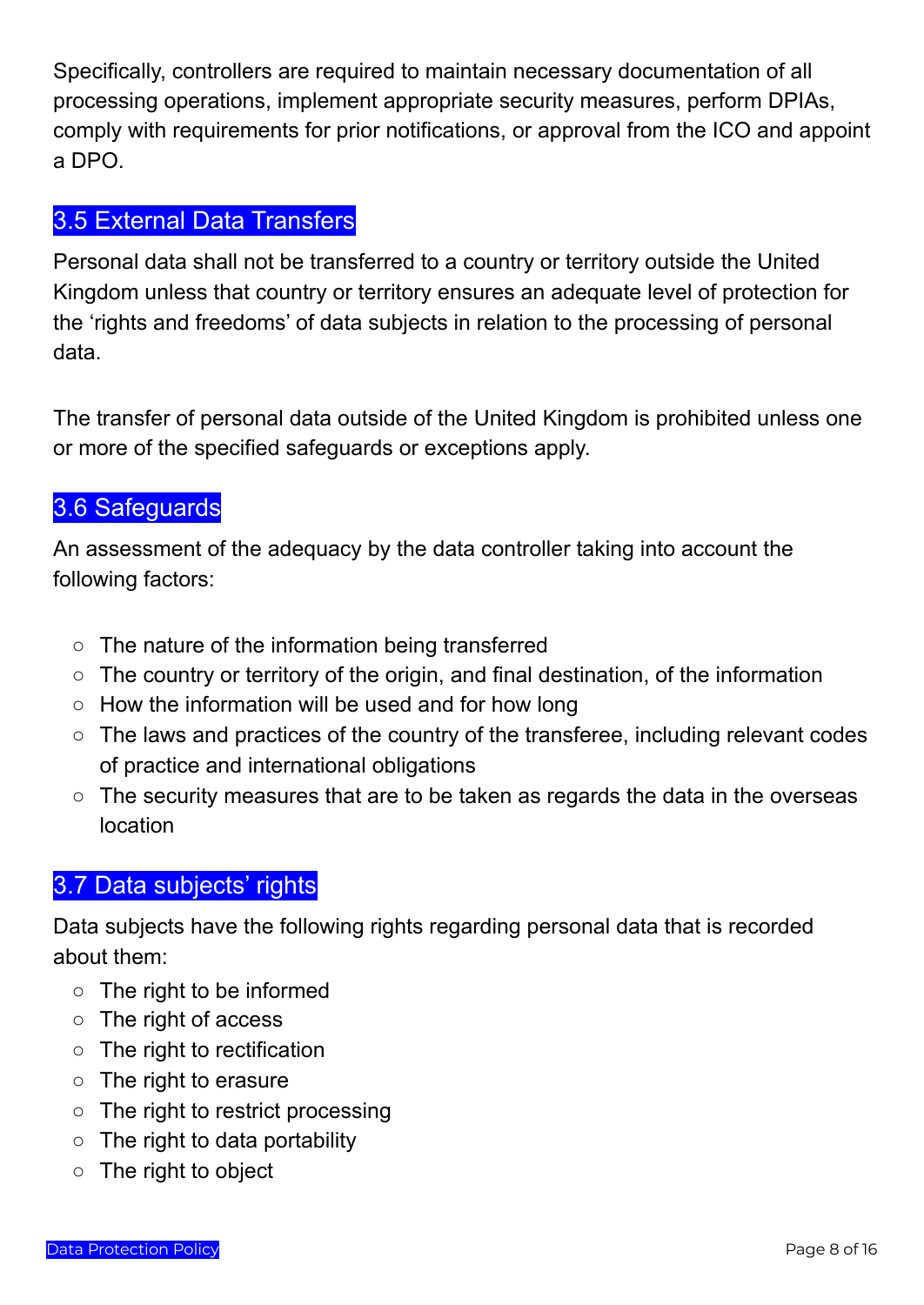#### <span id="page-8-0"></span>3.8 Complaints

Data Subjects who wish to complain to the School about how their personal information has been processed may lodge their complaint with the School.

If Data Subjects are not satisfied with the outcome of their complaint or the way in which it has been handled, they may also complain directly to the ICO.

#### <span id="page-8-1"></span>3.9 Consent

The School understands 'consent' to mean that it has been explicitly and freely given, specific, informed and unambiguous indication of the data subject's wishes by which he or she by statement, or by a clear affirmative action, signifies agreement to the processing of personal data relating to him or her. The consent of the data subject can be withdrawn at any time.

The School understands 'consent' to mean that the data subject has been fully informed of the intended processing and has signified their agreement, while in a fit state of mind to do so and without pressure being exerted upon them. Consent obtained under duress or on the basis of misleading information will not be a valid basis for processing. There must be active communication between the parties which demonstrate active consent. Consent cannot be inferred from non-response to a communication. For special category data, explicit written consent of data subjects must be obtained unless an alternative legitimate basis for processing exists.

In most instances consent to process personal and special category data is obtained routinely by the School using standard consent documents e.g. when a new member of staff signs a contract of employment, or during induction for participants on programmes.

Where the School provides online services to children, parental, or custodial authorisation must be obtained. This requirement applies to children under the age of 13.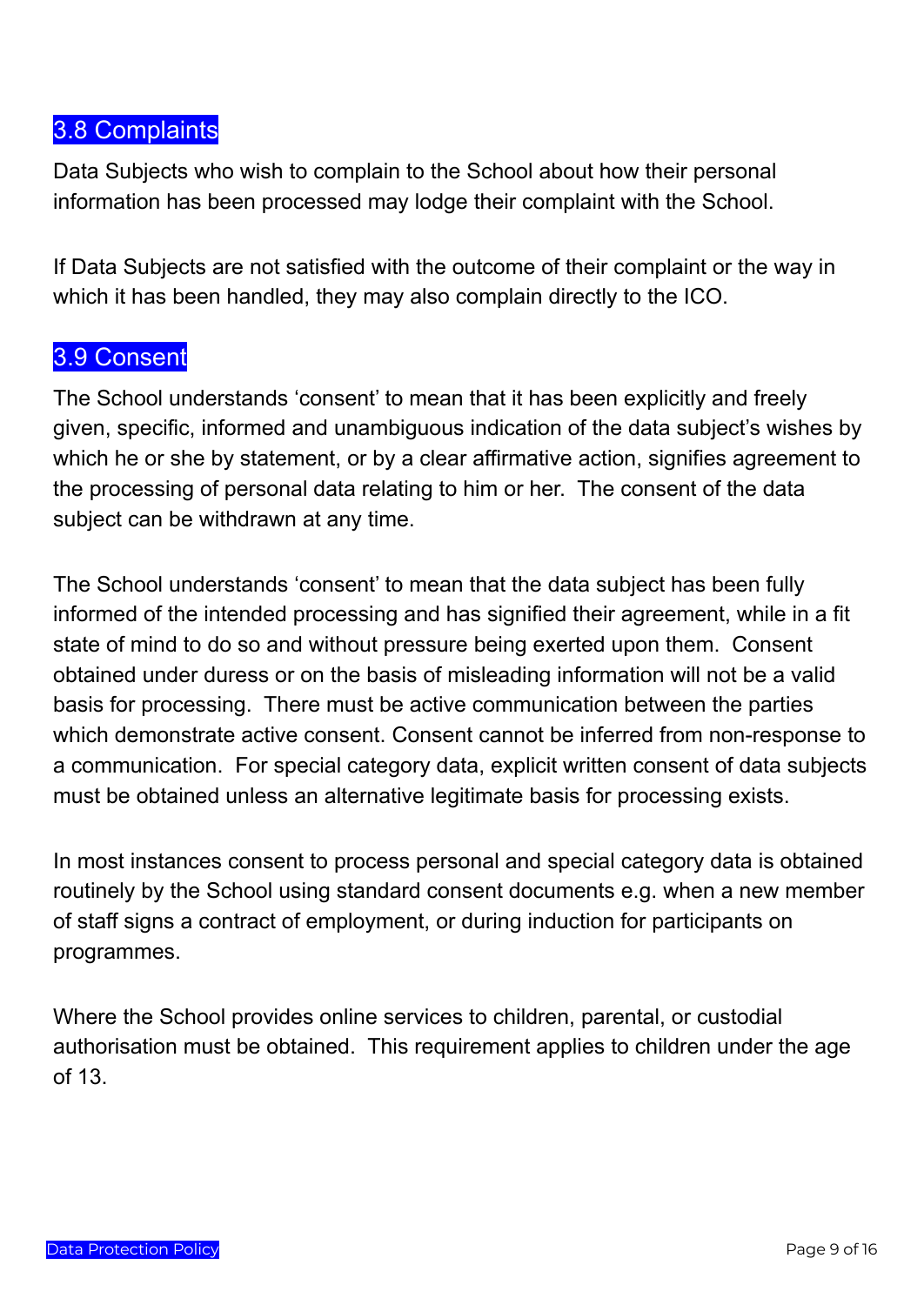## <span id="page-9-0"></span>3.10 Security of data

All Staff are responsible for ensuring that any personal data which the School holds and for which they are responsible, is kept securely and is not under any condition disclosed to any third party unless that third party has been specifically authorised by the School to receive that information and has entered into a confidentiality agreement.

Any third parties working with or for the School, and who have or may have access to personal information, will be expected to have read, understood and to comply with this policy. No third party may access personal data held by the School without having first entered into an agreement which imposes on the third party obligations no less onerous than those to which the School is committed and which gives the School the right to audit compliance with the agreement.

All personal data should be accessible only to those who need to use it. The School will form a judgment based upon the sensitivity and value of the information in question, but personal data must be kept:

- $\circ$  In a locked room with controlled access
- In a locked drawer or filing cabinet
- If computerised, password protected
- Encrypted if stored on mobile/removable devices

Care must be taken to ensure that PC screens and terminals are not visible except to authorised members of staff of the School.

Manual records are not to be left where they can be accessed by unauthorised personnel and may not be removed from School premises without explicit authorisation.

Personal data will only be deleted or disposed of in line with the School's Retention Policy. Manual records that have reached their retention date are to be shredded and disposed of as 'confidential waste'. Storage drives of redundant PCs and mobile devices are to be removed and immediately securely destroyed.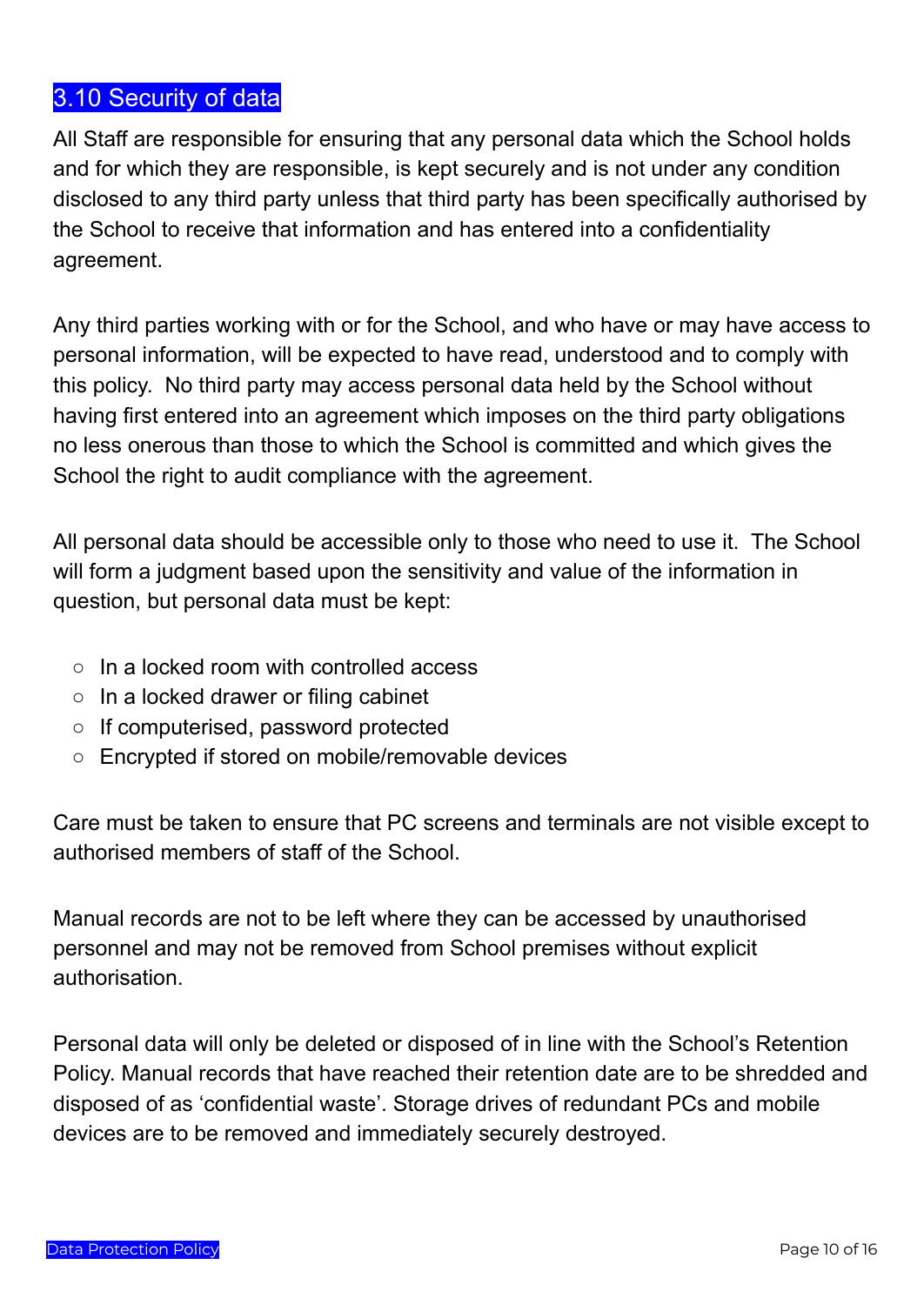Processing of personal data 'off-site' presents a potentially greater risk of loss, theft or damage to personal data. Staff must be specifically authorised to process data off-site and appropriate security controls implemented.

Security controls may include:

- Data encryption
- Password or PIN protected data
- Secure storage device
- Secure remote access to the data
- Not working in an environment that is not secure or safe such as an internet cafe
- Not keeping laptops or paper records overnight in a vehicle

## <span id="page-10-0"></span>3.11 Rights of access to data

Data subjects have the right to access any personal data (i.e. data about them) which is held by the School in electronic format and manual records which form part of a relevant filing system. This includes the right to inspect confidential personal references received by the School, and information obtained from third parties about that person. SARs are dealt with as described in the SAR Procedure.

#### Disclosure of data

The School must ensure that personal data is not disclosed to unauthorised third parties which includes family members, friends, government bodies, and in certain circumstances, the Police. All staff should exercise caution when asked to disclose personal data held on another individual to a third party. It is important to bear in mind whether or not disclosure of the information is relevant to, and necessary for, the conduct of the School's business.

All requests to provide data for one of these reasons must be supported by appropriate paperwork and all such disclosures must be specifically authorised by the DPO. The regulations allow for some exemptions. These too should be discussed with the DPO.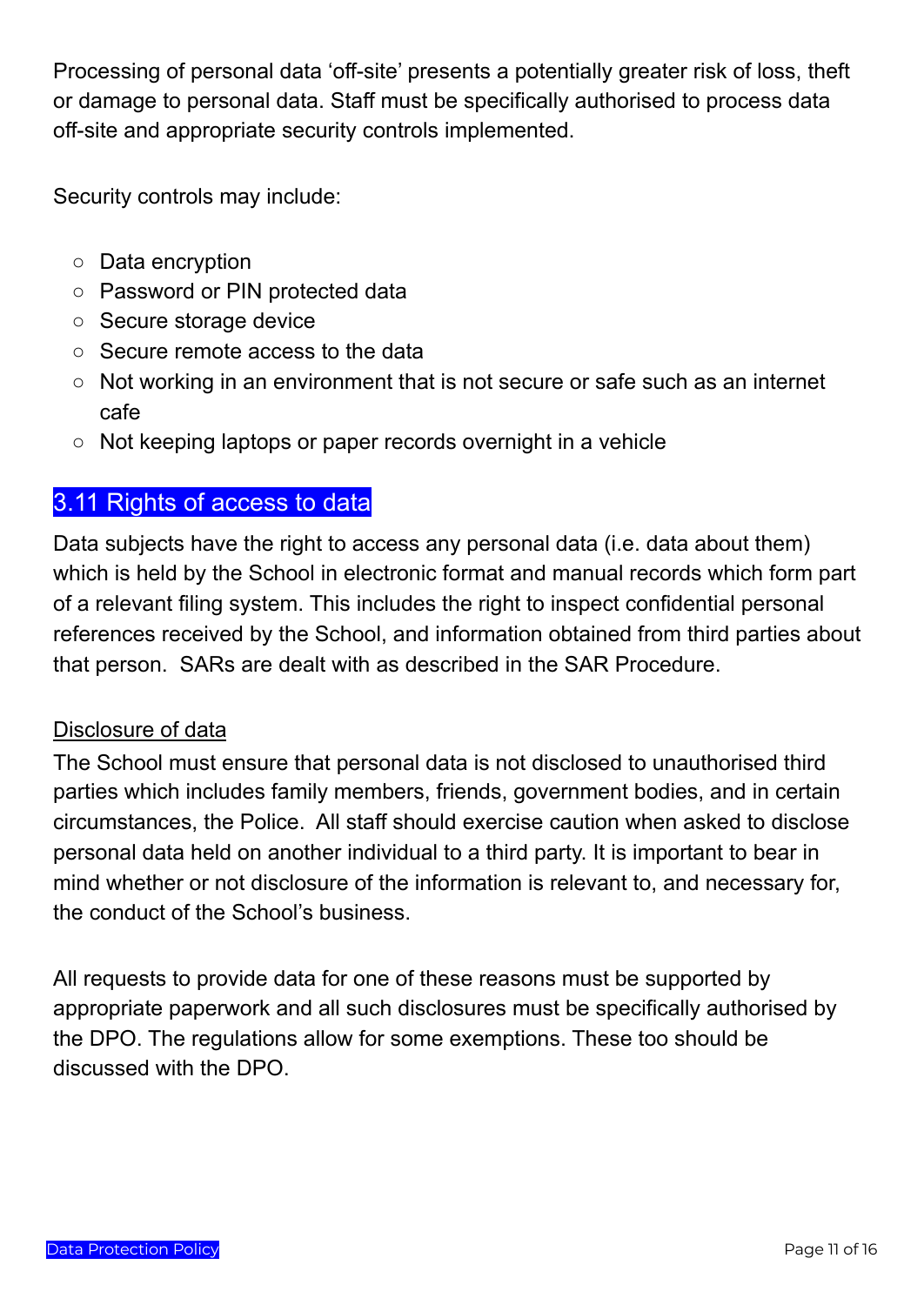## <span id="page-11-0"></span>3.12 Retention and disposal of data

Personal data may not be retained for longer than it is required. Once a member of staff has left the School, it may not be necessary to retain all the information held on them. Some data will be kept for longer periods than others. The School's Retention Policy will apply in all cases.

#### Disposal of records

Personal data must be disposed of in a way that protects the "rights and freedoms" of data subjects (e.g. shredding, disposal as confidential waste, secure electronic deletion).

#### <span id="page-11-1"></span>3.13 Security Incidents

The School is required to have internal breach reporting procedures in place as well as external breach reporting procedures. These are detailed in the Schools Security Incident Procedures.

All security incidents are recorded by the school and all staff have been trained to recognise both a security incident and a personal data breach.

The School notifies the DPO of all incidents as soon as practical after the incident has been discovered.

When a personal data breach has occurred, the School in conjunction with the DPO will establish the likelihood and severity of the resulting risk to individual's rights and freedoms. If there is likely that there will be a risk, the ICO must be notified. The DPO will report serious data breaches within 72 hours of the incident to the ICO.

The UK GDPR states "A personal data breach may, if not addressed in an appropriate and timely manner, result in physical, material or non-material damage to natural persons such as loss of control over their personal data or limitation of their rights, discrimination, identity theft or fraud, financial loss, unauthorised reversal of pseudonymisation, damage to reputation, loss of confidentiality of personal data protected by professional secrecy or any other significant economic or social disadvantage to the natural person concerned."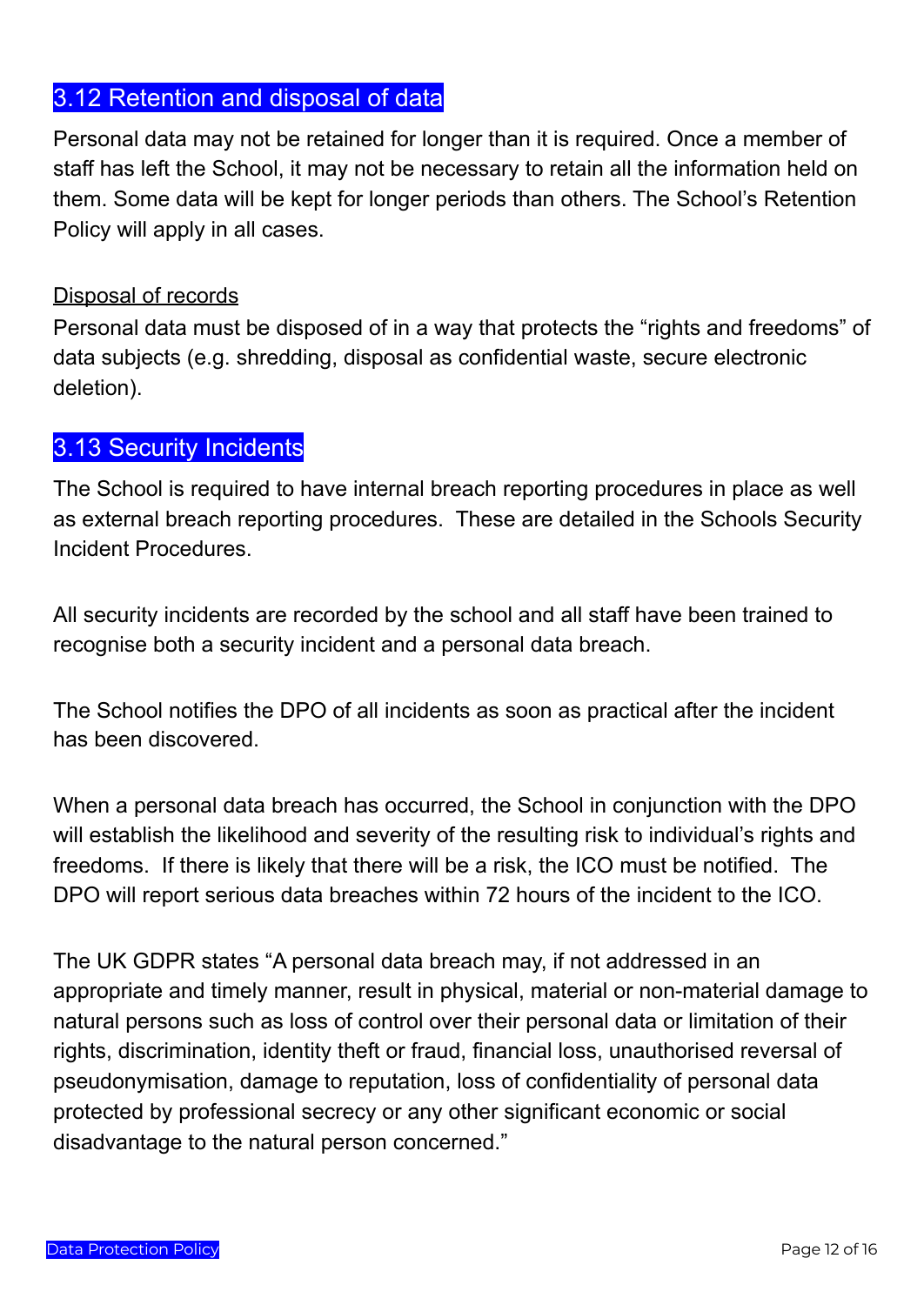Any serious breach of data protection legislation will be dealt with under the School's disciplinary policy and may also be a criminal offence, in which case the matter will be reported to the ICO or Police.

## <span id="page-12-0"></span>4.0 Roles and Responsibilities

- The Head Teacher and all those throughout the School who are responsible for developing and encouraging good information handling practices.
- The Data Protection Officer (DPO), a role specified in the UK GDPR, is accountable for ensuring that compliance with data protection legislation and good practice can be demonstrated.

This accountability includes:

- 1. Development and implementation of the UK GDPR as required by this policy; and
- 2. Security and risk management in relation to compliance with the policy.
- The School's nominated person has been appointed to take responsibility for the School's compliance with this policy on a day-to-day basis and, in particular, has direct responsibility for ensuring that the School complies with the UK GDPR, as do staff in respect of data processing that takes place within their area of responsibility.
- The School's nominated person has specific responsibilities in respect of procedures such as the Subject Access Request (SAR) Procedure and is the first point of call for staff seeking clarification on any aspect of data protection compliance before contacting the Head Teacher.
- The School`s nominated person will be the conduit between the School and the DPO for security incident reporting.
- The School will ensure appropriate data protection training is provided for all staff.
- Staff are responsible for ensuring that any personal data supplied by them, and that is about them, to the School is accurate and up-to-date.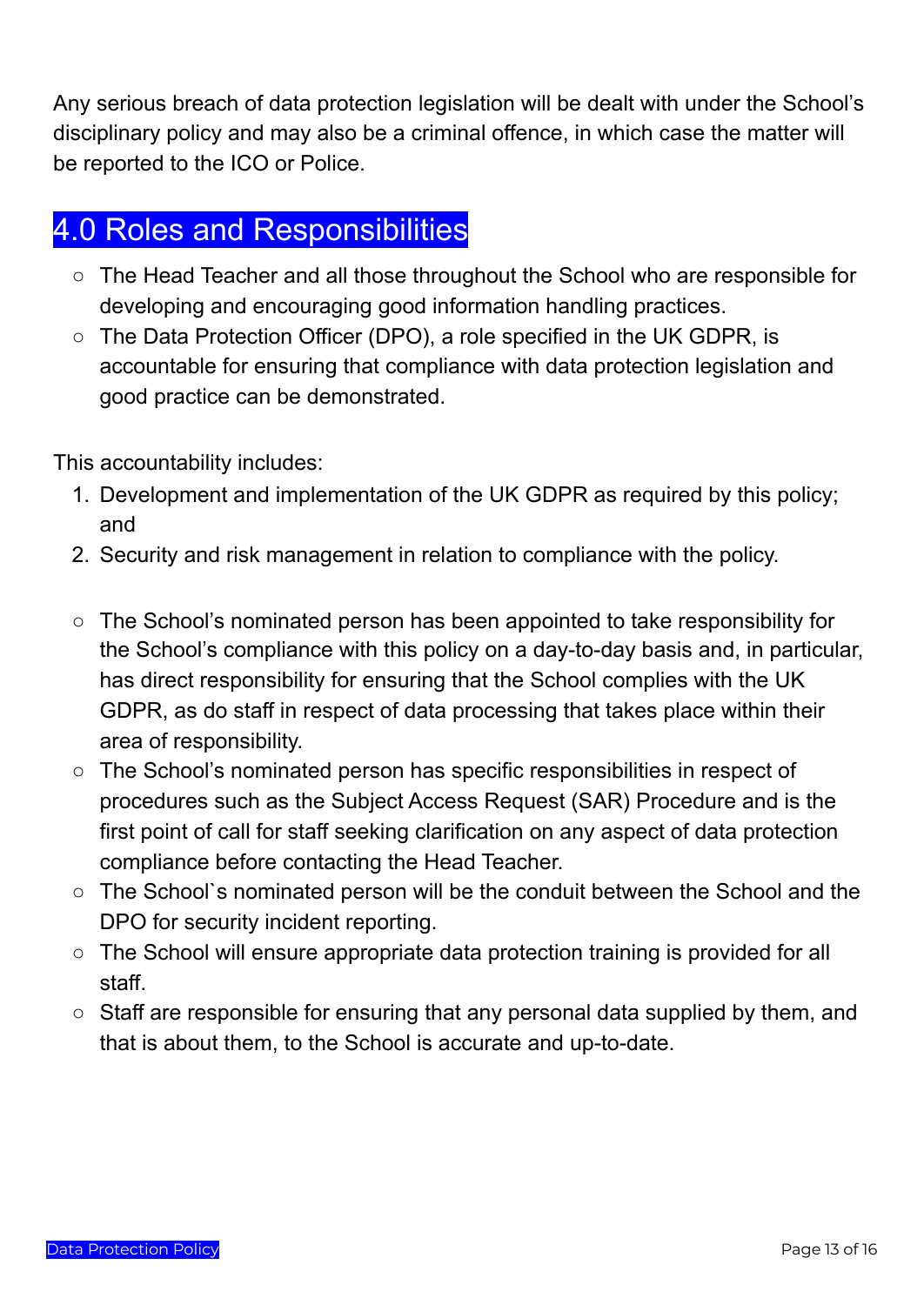# <span id="page-13-0"></span>5.0 Compliance

Compliance is mandatory and will be enforced for all employees, vendors and contractors.

Non compliance with this and other policies may be subject to disciplinary action, up to and including dismissal.

## <span id="page-13-1"></span>6.0 Risk Management

Risk management for the School is set out in the Risk Register.

## <span id="page-13-2"></span>7.0 References

<span id="page-13-3"></span>None

# 8.0 Definitions

SAR - Subject Access Request

UK GDPR - The UK General Data Protection regulation

ICO - Information Commissioner's Office

Personal data – any information relating to an identified or identifiable natural person ('data subject'); an identifiable natural person is one who can be identified, directly or indirectly, in particular by reference to an identifier such as a name, an identification number, location data, an online identifier or to one or more factors specific to the physical, physiological, genetic, mental, economic, cultural or social identity of that natural person.

Special categories of personal data – personal data revealing racial or ethnic origin, political opinions, religious or philosophical beliefs, or trade-union membership, and the processing of genetic data, biometric data for the purpose of uniquely identifying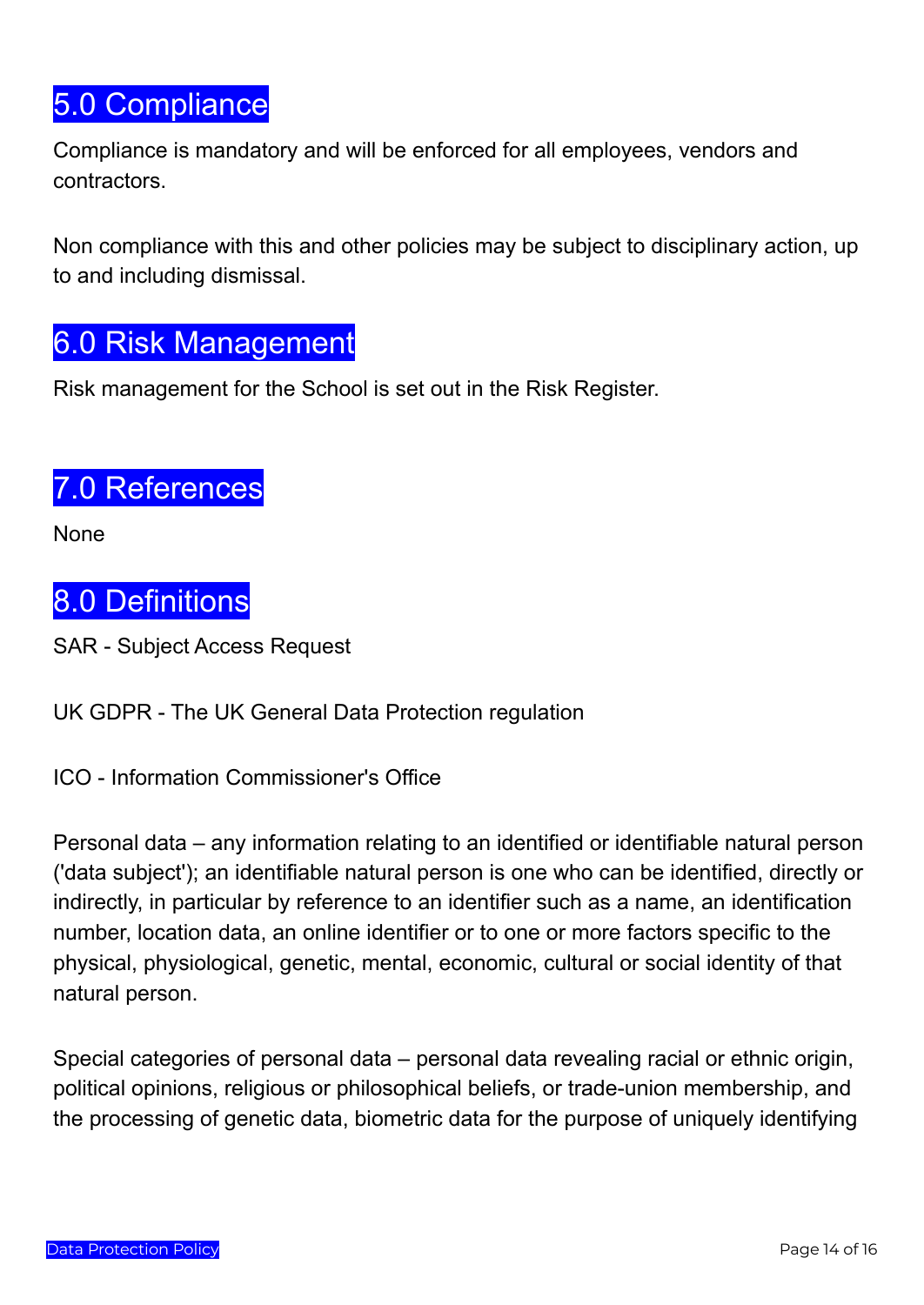a natural person, data concerning health or data concerning a natural person's sex life or sexual orientation.

Data controller – the natural or legal person, public authority, agency or other body which, alone or jointly with others, determines the purposes and means of the processing of personal data; where the purposes and means of such processing are determined by UK law, the controller or the specific criteria for its nomination may be provided for by UK law. The School is a data controller.

Data Subject – any living individual who is the subject of personal data held by an organisation.

Processing – any operation or set of operations which is performed on personal data or on sets of personal data, whether or not by automated means, such as collection, recording, organisation, structuring, storage, adaptation or alteration, retrieval, consultation, use, disclosure by transmission, dissemination or otherwise making available, alignment or combination, restriction, erasure or destruction.

Personal data breach – a breach of security leading to the accidental, or unlawful, destruction, loss, alteration, unauthorised disclosure of, or access to, personal data transmitted, stored or otherwise processed. There is an obligation on the controller to report personal data breaches to the supervisory authority and where the breach is likely to adversely affect the personal data or privacy of the data subject.

Data subject consent - means any freely given, specific, informed and unambiguous indication of the data subject's wishes by which he or she, by a statement or by a clear affirmative action, signifies agreement to the processing of personal data.

Child – The UK GDPR does not define the age at which a person is considered to be a child. The processing of personal data of a child under 13 years of age in relation to online services is only lawful if parental or guardian consent has been obtained.

Third party – a natural or legal person, public authority, agency or body other than the data subject, controller, processor and persons who, under the direct authority of the controller or processor, are authorised to process personal data.